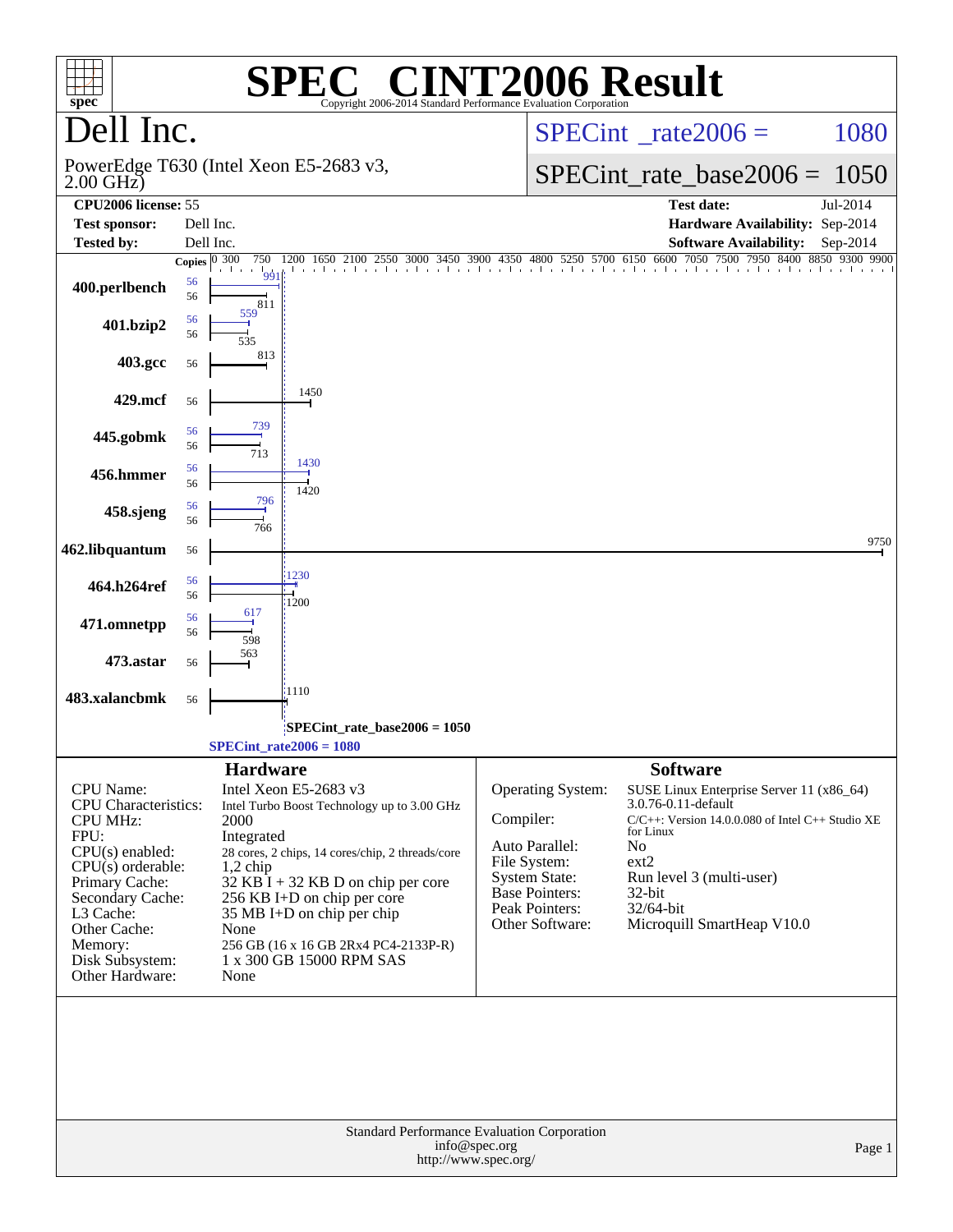

# **[SPEC CINT2006 Result](http://www.spec.org/auto/cpu2006/Docs/result-fields.html#SPECCINT2006Result)**

# Dell Inc.

2.00 GHz) PowerEdge T630 (Intel Xeon E5-2683 v3, SPECint rate $2006 = 1080$ 

## [SPECint\\_rate\\_base2006 =](http://www.spec.org/auto/cpu2006/Docs/result-fields.html#SPECintratebase2006) 1050

**[CPU2006 license:](http://www.spec.org/auto/cpu2006/Docs/result-fields.html#CPU2006license)** 55 **[Test date:](http://www.spec.org/auto/cpu2006/Docs/result-fields.html#Testdate)** Jul-2014 **[Test sponsor:](http://www.spec.org/auto/cpu2006/Docs/result-fields.html#Testsponsor)** Dell Inc. **[Hardware Availability:](http://www.spec.org/auto/cpu2006/Docs/result-fields.html#HardwareAvailability)** Sep-2014 **[Tested by:](http://www.spec.org/auto/cpu2006/Docs/result-fields.html#Testedby)** Dell Inc. **[Software Availability:](http://www.spec.org/auto/cpu2006/Docs/result-fields.html#SoftwareAvailability)** Sep-2014

#### **[Results Table](http://www.spec.org/auto/cpu2006/Docs/result-fields.html#ResultsTable)**

|                                                                                                          | <b>Base</b>   |                |       |                |            |                |             | <b>Peak</b>   |                |              |                |              |                |              |
|----------------------------------------------------------------------------------------------------------|---------------|----------------|-------|----------------|------------|----------------|-------------|---------------|----------------|--------------|----------------|--------------|----------------|--------------|
| <b>Benchmark</b>                                                                                         | <b>Copies</b> | <b>Seconds</b> | Ratio | <b>Seconds</b> | Ratio      | <b>Seconds</b> | Ratio       | <b>Copies</b> | <b>Seconds</b> | <b>Ratio</b> | <b>Seconds</b> | <b>Ratio</b> | <b>Seconds</b> | <b>Ratio</b> |
| 400.perlbench                                                                                            | 56            | 674            | 811   | 675            | 811        | 673            | 813         | 56            | 553            | 990          | 552            | 992          | 552            | <u>991</u>   |
| 401.bzip2                                                                                                | 56            | 1008           | 536   | 1010           | 535        | 1011           | 535         | 56            | 966            | 560          | 969            | 557          | 966            | 559          |
| $403.\mathrm{gcc}$                                                                                       | 56            | 555            | 813   | 553            | 815        | 555            | 813         | 56            | 555            | 813          | 553            | 815          | 555            | 813          |
| $429$ .mcf                                                                                               | 56            | 351            | 1450  | 352            | 1450       | 351            | 1450        | 56            | 351            | 1450         | 352            | 1450         | 351            | 1450         |
| $445$ .gobmk                                                                                             | 56            | 824            | 713   | 818            | <b>718</b> | 823            | 713         | 56            | 795            | 739          | 795            | 739          | 793            | 740          |
| 456.hmmer                                                                                                | 56            | 370            | 1410  | 368            | 1420       | 369            | 1420        | 56            | 365            | 1430         | 367            | 1420         | 367            | 1430         |
| $458$ .sjeng                                                                                             | 56            | 885            | 765   | 880            | 770        | 885            | <b>766</b>  | 56            | 851            | 796          | 851            | 796          | 851            | 796          |
| 462.libquantum                                                                                           | 56            | 119            | 9750  | 119            | 9750       | 119            | 9740        | 56            | <u>119</u>     | 9750         | 119            | 9750         | 119            | 9740         |
| 464.h264ref                                                                                              | 56            | 1030           | 1200  | 1035           | 1200       | 1039           | 1190        | 56            | 1009           | 1230         | 991            | 1250         | 1007           | 1230         |
| 471.omnetpp                                                                                              | 56            | 584            | 599   | 585            | 598        | 586            | 598         | 56            | 568            | 616          | 567            | 617          | 561            | 624          |
| $473.$ astar                                                                                             | 56            | 710            | 554   | 698            | 563        | 693            | 567         | 56            | 710            | 554          | 698            | 563          | 693            | 567          |
| 483.xalancbmk                                                                                            | 56            | 349            | 1110  | 348            | 1110       | 348            | <b>1110</b> | 56            | 349            | 1110         | 348            | 1110         | 348            | 1110         |
| Results appear in the order in which they were run. Bold underlined text indicates a median measurement. |               |                |       |                |            |                |             |               |                |              |                |              |                |              |

#### **[Submit Notes](http://www.spec.org/auto/cpu2006/Docs/result-fields.html#SubmitNotes)**

 The numactl mechanism was used to bind copies to processors. The config file option 'submit' was used to generate numactl commands to bind each copy to a specific processor. For details, please see the config file.

## **[Operating System Notes](http://www.spec.org/auto/cpu2006/Docs/result-fields.html#OperatingSystemNotes)**

Stack size set to unlimited using "ulimit -s unlimited"

#### **[Platform Notes](http://www.spec.org/auto/cpu2006/Docs/result-fields.html#PlatformNotes)**

 BIOS settings: Snoop Mode set to Cluster on Die Virtualization Technology disabled Execute Disable disabled System Profile set to Performance Sysinfo program /root/cpu2006-1.2/config/sysinfo.rev6818 \$Rev: 6818 \$ \$Date:: 2012-07-17 #\$ e86d102572650a6e4d596a3cee98f191 running on linux Tue Jul 1 10:36:09 2014

 This section contains SUT (System Under Test) info as seen by some common utilities. To remove or add to this section, see: <http://www.spec.org/cpu2006/Docs/config.html#sysinfo>

 From /proc/cpuinfo model name : Intel(R) Xeon(R) CPU E5-2683 v3 @ 2.00GHz 2 "physical id"s (chips) 56 "processors" Continued on next page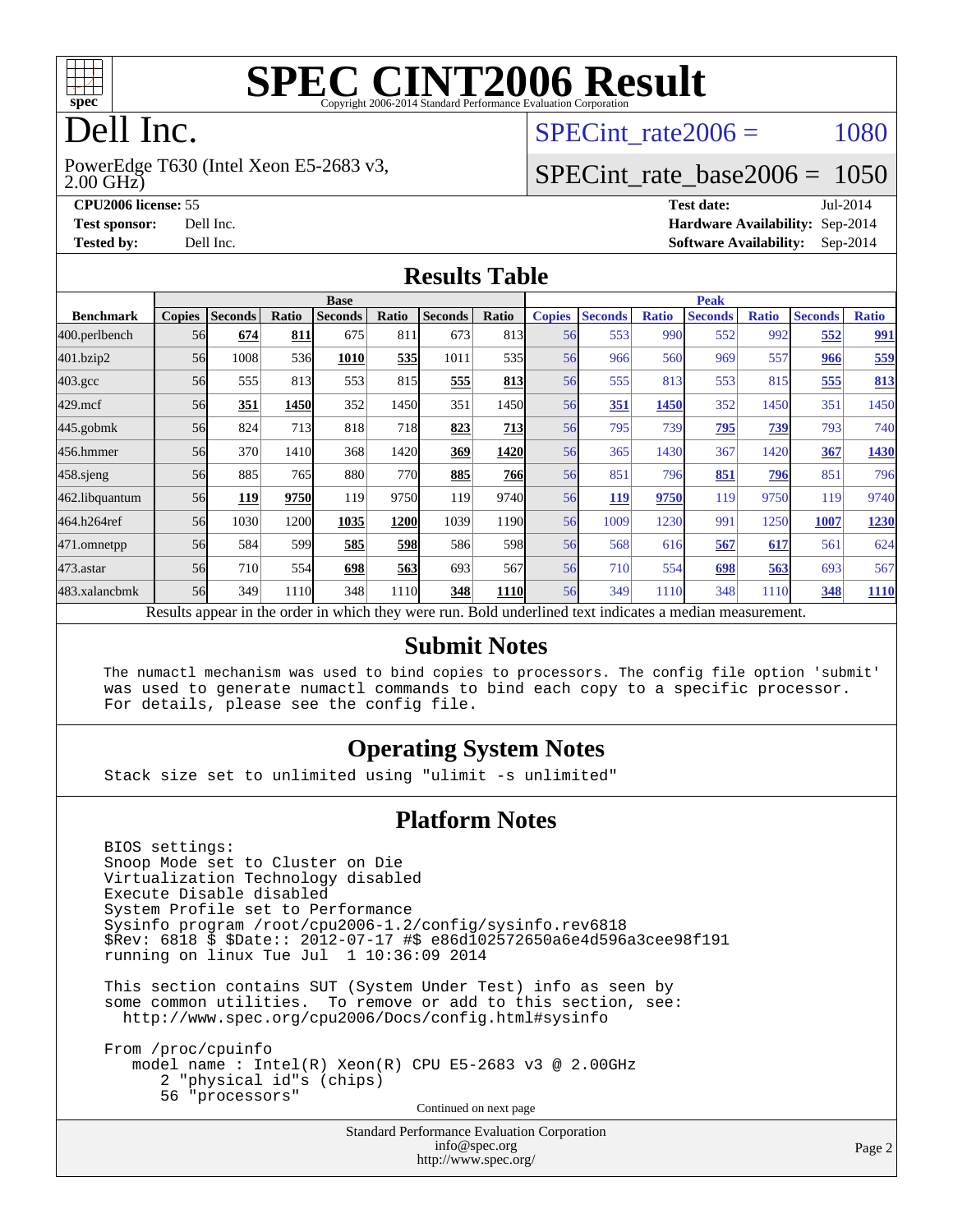

## **[SPEC CINT2006 Result](http://www.spec.org/auto/cpu2006/Docs/result-fields.html#SPECCINT2006Result)** Copyright 2006-2014 Standard Performance Evaluation Corporation

## Dell Inc.

2.00 GHz) PowerEdge T630 (Intel Xeon E5-2683 v3, SPECint rate $2006 = 1080$ 

[SPECint\\_rate\\_base2006 =](http://www.spec.org/auto/cpu2006/Docs/result-fields.html#SPECintratebase2006) 1050

**[CPU2006 license:](http://www.spec.org/auto/cpu2006/Docs/result-fields.html#CPU2006license)** 55 **[Test date:](http://www.spec.org/auto/cpu2006/Docs/result-fields.html#Testdate)** Jul-2014 **[Test sponsor:](http://www.spec.org/auto/cpu2006/Docs/result-fields.html#Testsponsor)** Dell Inc. **[Hardware Availability:](http://www.spec.org/auto/cpu2006/Docs/result-fields.html#HardwareAvailability)** Sep-2014 **[Tested by:](http://www.spec.org/auto/cpu2006/Docs/result-fields.html#Testedby)** Dell Inc. **[Software Availability:](http://www.spec.org/auto/cpu2006/Docs/result-fields.html#SoftwareAvailability)** Sep-2014

#### **[Platform Notes \(Continued\)](http://www.spec.org/auto/cpu2006/Docs/result-fields.html#PlatformNotes)**

 cores, siblings (Caution: counting these is hw and system dependent. The following excerpts from /proc/cpuinfo might not be reliable. Use with caution.) cpu cores : 14 siblings : 28 physical 0: cores 0 1 2 3 4 5 6 8 9 10 11 12 13 14 physical 1: cores 0 1 2 3 4 5 6 8 9 10 11 12 13 14 cache size : 17920 KB From /proc/meminfo<br>MemTotal: 264571712 kB HugePages\_Total: 0 Hugepagesize: 2048 kB /usr/bin/lsb\_release -d SUSE Linux Enterprise Server 11 (x86\_64) From /etc/\*release\* /etc/\*version\* SuSE-release: SUSE Linux Enterprise Server 11 (x86\_64) VERSION = 11 PATCHLEVEL = 3 uname -a: Linux linux 3.0.76-0.11-default #1 SMP Fri Jun 14 08:21:43 UTC 2013 (ccab990) x86\_64 x86\_64 x86\_64 GNU/Linux run-level 3 Jul 1 10:33 last=S SPEC is set to: /root/cpu2006-1.2 Filesystem Type Size Used Avail Use% Mounted on /dev/sda2 ext2 222G 9.9G 211G 5% / Additional information from dmidecode: BIOS Dell Inc. 0.3.25 06/26/2014 Memory: 8x 002C00B3002C 36ASF2G72PZ-2G1A1 16 GB 2133 MHz 4x 00AD00B300AD HMA42GR7MFR4N-TFTD 16 GB 2133 MHz 4x 00CE00B300CE M393A2G40DB0-CPB 16 GB 2133 MHz 8x Not Specified Not Specified (End of data from sysinfo program)

#### **[General Notes](http://www.spec.org/auto/cpu2006/Docs/result-fields.html#GeneralNotes)**

Environment variables set by runspec before the start of the run: LD\_LIBRARY\_PATH = "/root/cpu2006-1.2/libs/32:/root/cpu2006-1.2/libs/64:/root/cpu2006-1.2/sh"

 Binaries compiled on a system with 1x Core i7-860 CPU + 8GB memory using RedHat EL 6.4 Transparent Huge Pages enabled with: Continued on next page

> Standard Performance Evaluation Corporation [info@spec.org](mailto:info@spec.org) <http://www.spec.org/>

Page 3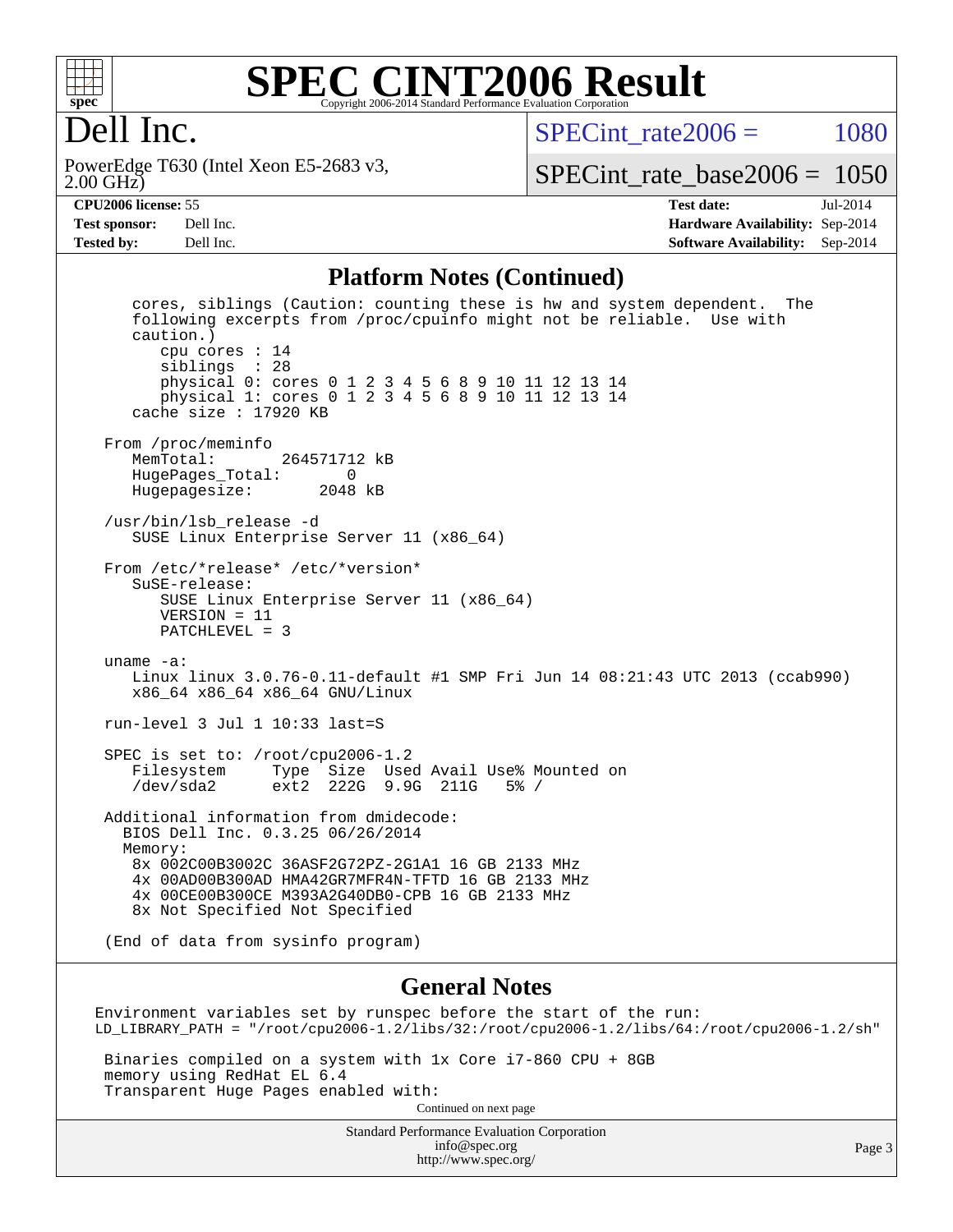

# **[SPEC CINT2006 Result](http://www.spec.org/auto/cpu2006/Docs/result-fields.html#SPECCINT2006Result)**

# Dell Inc.

SPECint rate $2006 = 1080$ 

2.00 GHz) PowerEdge T630 (Intel Xeon E5-2683 v3,

[SPECint\\_rate\\_base2006 =](http://www.spec.org/auto/cpu2006/Docs/result-fields.html#SPECintratebase2006) 1050

**[CPU2006 license:](http://www.spec.org/auto/cpu2006/Docs/result-fields.html#CPU2006license)** 55 **[Test date:](http://www.spec.org/auto/cpu2006/Docs/result-fields.html#Testdate)** Jul-2014 **[Test sponsor:](http://www.spec.org/auto/cpu2006/Docs/result-fields.html#Testsponsor)** Dell Inc. **[Hardware Availability:](http://www.spec.org/auto/cpu2006/Docs/result-fields.html#HardwareAvailability)** Sep-2014 **[Tested by:](http://www.spec.org/auto/cpu2006/Docs/result-fields.html#Testedby)** Dell Inc. **[Software Availability:](http://www.spec.org/auto/cpu2006/Docs/result-fields.html#SoftwareAvailability)** Sep-2014

### **[General Notes \(Continued\)](http://www.spec.org/auto/cpu2006/Docs/result-fields.html#GeneralNotes)**

 echo always > /sys/kernel/mm/transparent\_hugepage/enabled Filesystem page cache cleared with: echo 1> /proc/sys/vm/drop\_caches runspec command invoked through numactl i.e.: numactl --interleave=all runspec <etc>

**[Base Compiler Invocation](http://www.spec.org/auto/cpu2006/Docs/result-fields.html#BaseCompilerInvocation)**

[C benchmarks](http://www.spec.org/auto/cpu2006/Docs/result-fields.html#Cbenchmarks): [icc -m32](http://www.spec.org/cpu2006/results/res2014q3/cpu2006-20140909-31387.flags.html#user_CCbase_intel_icc_5ff4a39e364c98233615fdd38438c6f2)

[C++ benchmarks:](http://www.spec.org/auto/cpu2006/Docs/result-fields.html#CXXbenchmarks) [icpc -m32](http://www.spec.org/cpu2006/results/res2014q3/cpu2006-20140909-31387.flags.html#user_CXXbase_intel_icpc_4e5a5ef1a53fd332b3c49e69c3330699)

## **[Base Portability Flags](http://www.spec.org/auto/cpu2006/Docs/result-fields.html#BasePortabilityFlags)**

 400.perlbench: [-DSPEC\\_CPU\\_LINUX\\_IA32](http://www.spec.org/cpu2006/results/res2014q3/cpu2006-20140909-31387.flags.html#b400.perlbench_baseCPORTABILITY_DSPEC_CPU_LINUX_IA32) 462.libquantum: [-DSPEC\\_CPU\\_LINUX](http://www.spec.org/cpu2006/results/res2014q3/cpu2006-20140909-31387.flags.html#b462.libquantum_baseCPORTABILITY_DSPEC_CPU_LINUX) 483.xalancbmk: [-DSPEC\\_CPU\\_LINUX](http://www.spec.org/cpu2006/results/res2014q3/cpu2006-20140909-31387.flags.html#b483.xalancbmk_baseCXXPORTABILITY_DSPEC_CPU_LINUX)

## **[Base Optimization Flags](http://www.spec.org/auto/cpu2006/Docs/result-fields.html#BaseOptimizationFlags)**

[C benchmarks](http://www.spec.org/auto/cpu2006/Docs/result-fields.html#Cbenchmarks):

[-xCORE-AVX2](http://www.spec.org/cpu2006/results/res2014q3/cpu2006-20140909-31387.flags.html#user_CCbase_f-xAVX2_5f5fc0cbe2c9f62c816d3e45806c70d7) [-ipo](http://www.spec.org/cpu2006/results/res2014q3/cpu2006-20140909-31387.flags.html#user_CCbase_f-ipo) [-O3](http://www.spec.org/cpu2006/results/res2014q3/cpu2006-20140909-31387.flags.html#user_CCbase_f-O3) [-no-prec-div](http://www.spec.org/cpu2006/results/res2014q3/cpu2006-20140909-31387.flags.html#user_CCbase_f-no-prec-div) [-opt-prefetch](http://www.spec.org/cpu2006/results/res2014q3/cpu2006-20140909-31387.flags.html#user_CCbase_f-opt-prefetch) [-opt-mem-layout-trans=3](http://www.spec.org/cpu2006/results/res2014q3/cpu2006-20140909-31387.flags.html#user_CCbase_f-opt-mem-layout-trans_a7b82ad4bd7abf52556d4961a2ae94d5)

[C++ benchmarks:](http://www.spec.org/auto/cpu2006/Docs/result-fields.html#CXXbenchmarks)

[-xCORE-AVX2](http://www.spec.org/cpu2006/results/res2014q3/cpu2006-20140909-31387.flags.html#user_CXXbase_f-xAVX2_5f5fc0cbe2c9f62c816d3e45806c70d7) [-ipo](http://www.spec.org/cpu2006/results/res2014q3/cpu2006-20140909-31387.flags.html#user_CXXbase_f-ipo) [-O3](http://www.spec.org/cpu2006/results/res2014q3/cpu2006-20140909-31387.flags.html#user_CXXbase_f-O3) [-no-prec-div](http://www.spec.org/cpu2006/results/res2014q3/cpu2006-20140909-31387.flags.html#user_CXXbase_f-no-prec-div) [-opt-prefetch](http://www.spec.org/cpu2006/results/res2014q3/cpu2006-20140909-31387.flags.html#user_CXXbase_f-opt-prefetch) [-opt-mem-layout-trans=3](http://www.spec.org/cpu2006/results/res2014q3/cpu2006-20140909-31387.flags.html#user_CXXbase_f-opt-mem-layout-trans_a7b82ad4bd7abf52556d4961a2ae94d5) [-Wl,-z,muldefs](http://www.spec.org/cpu2006/results/res2014q3/cpu2006-20140909-31387.flags.html#user_CXXbase_link_force_multiple1_74079c344b956b9658436fd1b6dd3a8a) [-L/sh -lsmartheap](http://www.spec.org/cpu2006/results/res2014q3/cpu2006-20140909-31387.flags.html#user_CXXbase_SmartHeap_32f6c82aa1ed9c52345d30cf6e4a0499)

## **[Base Other Flags](http://www.spec.org/auto/cpu2006/Docs/result-fields.html#BaseOtherFlags)**

[C benchmarks](http://www.spec.org/auto/cpu2006/Docs/result-fields.html#Cbenchmarks):

403.gcc: [-Dalloca=\\_alloca](http://www.spec.org/cpu2006/results/res2014q3/cpu2006-20140909-31387.flags.html#b403.gcc_baseEXTRA_CFLAGS_Dalloca_be3056838c12de2578596ca5467af7f3)

## **[Peak Compiler Invocation](http://www.spec.org/auto/cpu2006/Docs/result-fields.html#PeakCompilerInvocation)**

[C benchmarks \(except as noted below\)](http://www.spec.org/auto/cpu2006/Docs/result-fields.html#Cbenchmarksexceptasnotedbelow): [icc -m32](http://www.spec.org/cpu2006/results/res2014q3/cpu2006-20140909-31387.flags.html#user_CCpeak_intel_icc_5ff4a39e364c98233615fdd38438c6f2)

Continued on next page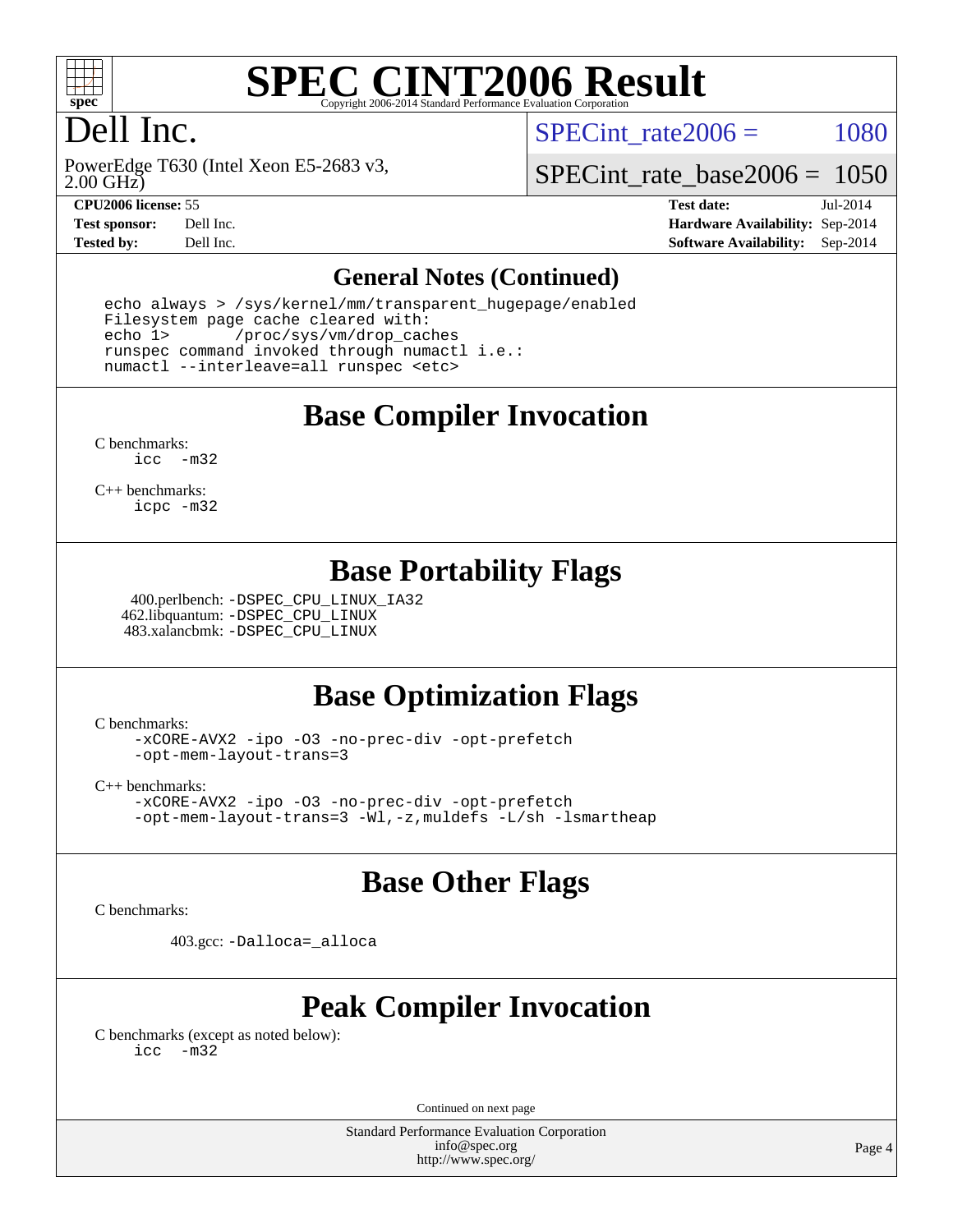

### **[SPEC CINT2006 Result](http://www.spec.org/auto/cpu2006/Docs/result-fields.html#SPECCINT2006Result)** Copyright 2006-2014 Standard Performance Evaluation C

# Dell Inc.

2.00 GHz) PowerEdge T630 (Intel Xeon E5-2683 v3, SPECint rate $2006 = 1080$ 

[SPECint\\_rate\\_base2006 =](http://www.spec.org/auto/cpu2006/Docs/result-fields.html#SPECintratebase2006) 1050

**[CPU2006 license:](http://www.spec.org/auto/cpu2006/Docs/result-fields.html#CPU2006license)** 55 **[Test date:](http://www.spec.org/auto/cpu2006/Docs/result-fields.html#Testdate)** Jul-2014 **[Test sponsor:](http://www.spec.org/auto/cpu2006/Docs/result-fields.html#Testsponsor)** Dell Inc. **[Hardware Availability:](http://www.spec.org/auto/cpu2006/Docs/result-fields.html#HardwareAvailability)** Sep-2014 **[Tested by:](http://www.spec.org/auto/cpu2006/Docs/result-fields.html#Testedby)** Dell Inc. **[Software Availability:](http://www.spec.org/auto/cpu2006/Docs/result-fields.html#SoftwareAvailability)** Sep-2014

# **[Peak Compiler Invocation \(Continued\)](http://www.spec.org/auto/cpu2006/Docs/result-fields.html#PeakCompilerInvocation)**

400.perlbench: [icc -m64](http://www.spec.org/cpu2006/results/res2014q3/cpu2006-20140909-31387.flags.html#user_peakCCLD400_perlbench_intel_icc_64bit_bda6cc9af1fdbb0edc3795bac97ada53)

401.bzip2: [icc -m64](http://www.spec.org/cpu2006/results/res2014q3/cpu2006-20140909-31387.flags.html#user_peakCCLD401_bzip2_intel_icc_64bit_bda6cc9af1fdbb0edc3795bac97ada53)

456.hmmer: [icc -m64](http://www.spec.org/cpu2006/results/res2014q3/cpu2006-20140909-31387.flags.html#user_peakCCLD456_hmmer_intel_icc_64bit_bda6cc9af1fdbb0edc3795bac97ada53)

458.sjeng: [icc -m64](http://www.spec.org/cpu2006/results/res2014q3/cpu2006-20140909-31387.flags.html#user_peakCCLD458_sjeng_intel_icc_64bit_bda6cc9af1fdbb0edc3795bac97ada53)

[C++ benchmarks:](http://www.spec.org/auto/cpu2006/Docs/result-fields.html#CXXbenchmarks) [icpc -m32](http://www.spec.org/cpu2006/results/res2014q3/cpu2006-20140909-31387.flags.html#user_CXXpeak_intel_icpc_4e5a5ef1a53fd332b3c49e69c3330699)

## **[Peak Portability Flags](http://www.spec.org/auto/cpu2006/Docs/result-fields.html#PeakPortabilityFlags)**

 400.perlbench: [-DSPEC\\_CPU\\_LP64](http://www.spec.org/cpu2006/results/res2014q3/cpu2006-20140909-31387.flags.html#b400.perlbench_peakCPORTABILITY_DSPEC_CPU_LP64) [-DSPEC\\_CPU\\_LINUX\\_X64](http://www.spec.org/cpu2006/results/res2014q3/cpu2006-20140909-31387.flags.html#b400.perlbench_peakCPORTABILITY_DSPEC_CPU_LINUX_X64) 401.bzip2: [-DSPEC\\_CPU\\_LP64](http://www.spec.org/cpu2006/results/res2014q3/cpu2006-20140909-31387.flags.html#suite_peakCPORTABILITY401_bzip2_DSPEC_CPU_LP64) 456.hmmer: [-DSPEC\\_CPU\\_LP64](http://www.spec.org/cpu2006/results/res2014q3/cpu2006-20140909-31387.flags.html#suite_peakCPORTABILITY456_hmmer_DSPEC_CPU_LP64) 458.sjeng: [-DSPEC\\_CPU\\_LP64](http://www.spec.org/cpu2006/results/res2014q3/cpu2006-20140909-31387.flags.html#suite_peakCPORTABILITY458_sjeng_DSPEC_CPU_LP64) 462.libquantum: [-DSPEC\\_CPU\\_LINUX](http://www.spec.org/cpu2006/results/res2014q3/cpu2006-20140909-31387.flags.html#b462.libquantum_peakCPORTABILITY_DSPEC_CPU_LINUX) 483.xalancbmk: [-DSPEC\\_CPU\\_LINUX](http://www.spec.org/cpu2006/results/res2014q3/cpu2006-20140909-31387.flags.html#b483.xalancbmk_peakCXXPORTABILITY_DSPEC_CPU_LINUX)

## **[Peak Optimization Flags](http://www.spec.org/auto/cpu2006/Docs/result-fields.html#PeakOptimizationFlags)**

[C benchmarks](http://www.spec.org/auto/cpu2006/Docs/result-fields.html#Cbenchmarks):

 400.perlbench: [-xCORE-AVX2](http://www.spec.org/cpu2006/results/res2014q3/cpu2006-20140909-31387.flags.html#user_peakPASS2_CFLAGSPASS2_LDCFLAGS400_perlbench_f-xAVX2_5f5fc0cbe2c9f62c816d3e45806c70d7)(pass 2) [-prof-gen](http://www.spec.org/cpu2006/results/res2014q3/cpu2006-20140909-31387.flags.html#user_peakPASS1_CFLAGSPASS1_LDCFLAGS400_perlbench_prof_gen_e43856698f6ca7b7e442dfd80e94a8fc)(pass 1) [-ipo](http://www.spec.org/cpu2006/results/res2014q3/cpu2006-20140909-31387.flags.html#user_peakPASS2_CFLAGSPASS2_LDCFLAGS400_perlbench_f-ipo)(pass 2) [-O3](http://www.spec.org/cpu2006/results/res2014q3/cpu2006-20140909-31387.flags.html#user_peakPASS2_CFLAGSPASS2_LDCFLAGS400_perlbench_f-O3)(pass 2) [-no-prec-div](http://www.spec.org/cpu2006/results/res2014q3/cpu2006-20140909-31387.flags.html#user_peakPASS2_CFLAGSPASS2_LDCFLAGS400_perlbench_f-no-prec-div)(pass 2) [-prof-use](http://www.spec.org/cpu2006/results/res2014q3/cpu2006-20140909-31387.flags.html#user_peakPASS2_CFLAGSPASS2_LDCFLAGS400_perlbench_prof_use_bccf7792157ff70d64e32fe3e1250b55)(pass 2) [-auto-ilp32](http://www.spec.org/cpu2006/results/res2014q3/cpu2006-20140909-31387.flags.html#user_peakCOPTIMIZE400_perlbench_f-auto-ilp32) 401.bzip2: [-xCORE-AVX2](http://www.spec.org/cpu2006/results/res2014q3/cpu2006-20140909-31387.flags.html#user_peakPASS2_CFLAGSPASS2_LDCFLAGS401_bzip2_f-xAVX2_5f5fc0cbe2c9f62c816d3e45806c70d7)(pass 2) [-prof-gen](http://www.spec.org/cpu2006/results/res2014q3/cpu2006-20140909-31387.flags.html#user_peakPASS1_CFLAGSPASS1_LDCFLAGS401_bzip2_prof_gen_e43856698f6ca7b7e442dfd80e94a8fc)(pass 1) [-ipo](http://www.spec.org/cpu2006/results/res2014q3/cpu2006-20140909-31387.flags.html#user_peakPASS2_CFLAGSPASS2_LDCFLAGS401_bzip2_f-ipo)(pass 2) [-O3](http://www.spec.org/cpu2006/results/res2014q3/cpu2006-20140909-31387.flags.html#user_peakPASS2_CFLAGSPASS2_LDCFLAGS401_bzip2_f-O3)(pass 2) [-no-prec-div](http://www.spec.org/cpu2006/results/res2014q3/cpu2006-20140909-31387.flags.html#user_peakPASS2_CFLAGSPASS2_LDCFLAGS401_bzip2_f-no-prec-div)(pass 2) [-prof-use](http://www.spec.org/cpu2006/results/res2014q3/cpu2006-20140909-31387.flags.html#user_peakPASS2_CFLAGSPASS2_LDCFLAGS401_bzip2_prof_use_bccf7792157ff70d64e32fe3e1250b55)(pass 2) [-opt-prefetch](http://www.spec.org/cpu2006/results/res2014q3/cpu2006-20140909-31387.flags.html#user_peakCOPTIMIZE401_bzip2_f-opt-prefetch) [-auto-ilp32](http://www.spec.org/cpu2006/results/res2014q3/cpu2006-20140909-31387.flags.html#user_peakCOPTIMIZE401_bzip2_f-auto-ilp32) [-ansi-alias](http://www.spec.org/cpu2006/results/res2014q3/cpu2006-20140909-31387.flags.html#user_peakCOPTIMIZE401_bzip2_f-ansi-alias)  $403.\text{gcc: basepeak}$  = yes  $429$ .mcf: basepeak = yes 445.gobmk: [-xCORE-AVX2](http://www.spec.org/cpu2006/results/res2014q3/cpu2006-20140909-31387.flags.html#user_peakPASS2_CFLAGSPASS2_LDCFLAGS445_gobmk_f-xAVX2_5f5fc0cbe2c9f62c816d3e45806c70d7)(pass 2) [-prof-gen](http://www.spec.org/cpu2006/results/res2014q3/cpu2006-20140909-31387.flags.html#user_peakPASS1_CFLAGSPASS1_LDCFLAGS445_gobmk_prof_gen_e43856698f6ca7b7e442dfd80e94a8fc)(pass 1) [-prof-use](http://www.spec.org/cpu2006/results/res2014q3/cpu2006-20140909-31387.flags.html#user_peakPASS2_CFLAGSPASS2_LDCFLAGS445_gobmk_prof_use_bccf7792157ff70d64e32fe3e1250b55)(pass 2) [-ansi-alias](http://www.spec.org/cpu2006/results/res2014q3/cpu2006-20140909-31387.flags.html#user_peakCOPTIMIZE445_gobmk_f-ansi-alias) [-opt-mem-layout-trans=3](http://www.spec.org/cpu2006/results/res2014q3/cpu2006-20140909-31387.flags.html#user_peakCOPTIMIZE445_gobmk_f-opt-mem-layout-trans_a7b82ad4bd7abf52556d4961a2ae94d5) 456.hmmer: [-xCORE-AVX2](http://www.spec.org/cpu2006/results/res2014q3/cpu2006-20140909-31387.flags.html#user_peakCOPTIMIZE456_hmmer_f-xAVX2_5f5fc0cbe2c9f62c816d3e45806c70d7) [-ipo](http://www.spec.org/cpu2006/results/res2014q3/cpu2006-20140909-31387.flags.html#user_peakCOPTIMIZE456_hmmer_f-ipo) [-O3](http://www.spec.org/cpu2006/results/res2014q3/cpu2006-20140909-31387.flags.html#user_peakCOPTIMIZE456_hmmer_f-O3) [-no-prec-div](http://www.spec.org/cpu2006/results/res2014q3/cpu2006-20140909-31387.flags.html#user_peakCOPTIMIZE456_hmmer_f-no-prec-div) [-unroll2](http://www.spec.org/cpu2006/results/res2014q3/cpu2006-20140909-31387.flags.html#user_peakCOPTIMIZE456_hmmer_f-unroll_784dae83bebfb236979b41d2422d7ec2) [-auto-ilp32](http://www.spec.org/cpu2006/results/res2014q3/cpu2006-20140909-31387.flags.html#user_peakCOPTIMIZE456_hmmer_f-auto-ilp32) 458.sjeng: [-xCORE-AVX2](http://www.spec.org/cpu2006/results/res2014q3/cpu2006-20140909-31387.flags.html#user_peakPASS2_CFLAGSPASS2_LDCFLAGS458_sjeng_f-xAVX2_5f5fc0cbe2c9f62c816d3e45806c70d7)(pass 2) [-prof-gen](http://www.spec.org/cpu2006/results/res2014q3/cpu2006-20140909-31387.flags.html#user_peakPASS1_CFLAGSPASS1_LDCFLAGS458_sjeng_prof_gen_e43856698f6ca7b7e442dfd80e94a8fc)(pass 1) [-ipo](http://www.spec.org/cpu2006/results/res2014q3/cpu2006-20140909-31387.flags.html#user_peakPASS2_CFLAGSPASS2_LDCFLAGS458_sjeng_f-ipo)(pass 2) [-O3](http://www.spec.org/cpu2006/results/res2014q3/cpu2006-20140909-31387.flags.html#user_peakPASS2_CFLAGSPASS2_LDCFLAGS458_sjeng_f-O3)(pass 2) [-no-prec-div](http://www.spec.org/cpu2006/results/res2014q3/cpu2006-20140909-31387.flags.html#user_peakPASS2_CFLAGSPASS2_LDCFLAGS458_sjeng_f-no-prec-div)(pass 2) [-prof-use](http://www.spec.org/cpu2006/results/res2014q3/cpu2006-20140909-31387.flags.html#user_peakPASS2_CFLAGSPASS2_LDCFLAGS458_sjeng_prof_use_bccf7792157ff70d64e32fe3e1250b55)(pass 2) [-unroll4](http://www.spec.org/cpu2006/results/res2014q3/cpu2006-20140909-31387.flags.html#user_peakCOPTIMIZE458_sjeng_f-unroll_4e5e4ed65b7fd20bdcd365bec371b81f) [-auto-ilp32](http://www.spec.org/cpu2006/results/res2014q3/cpu2006-20140909-31387.flags.html#user_peakCOPTIMIZE458_sjeng_f-auto-ilp32)

Continued on next page